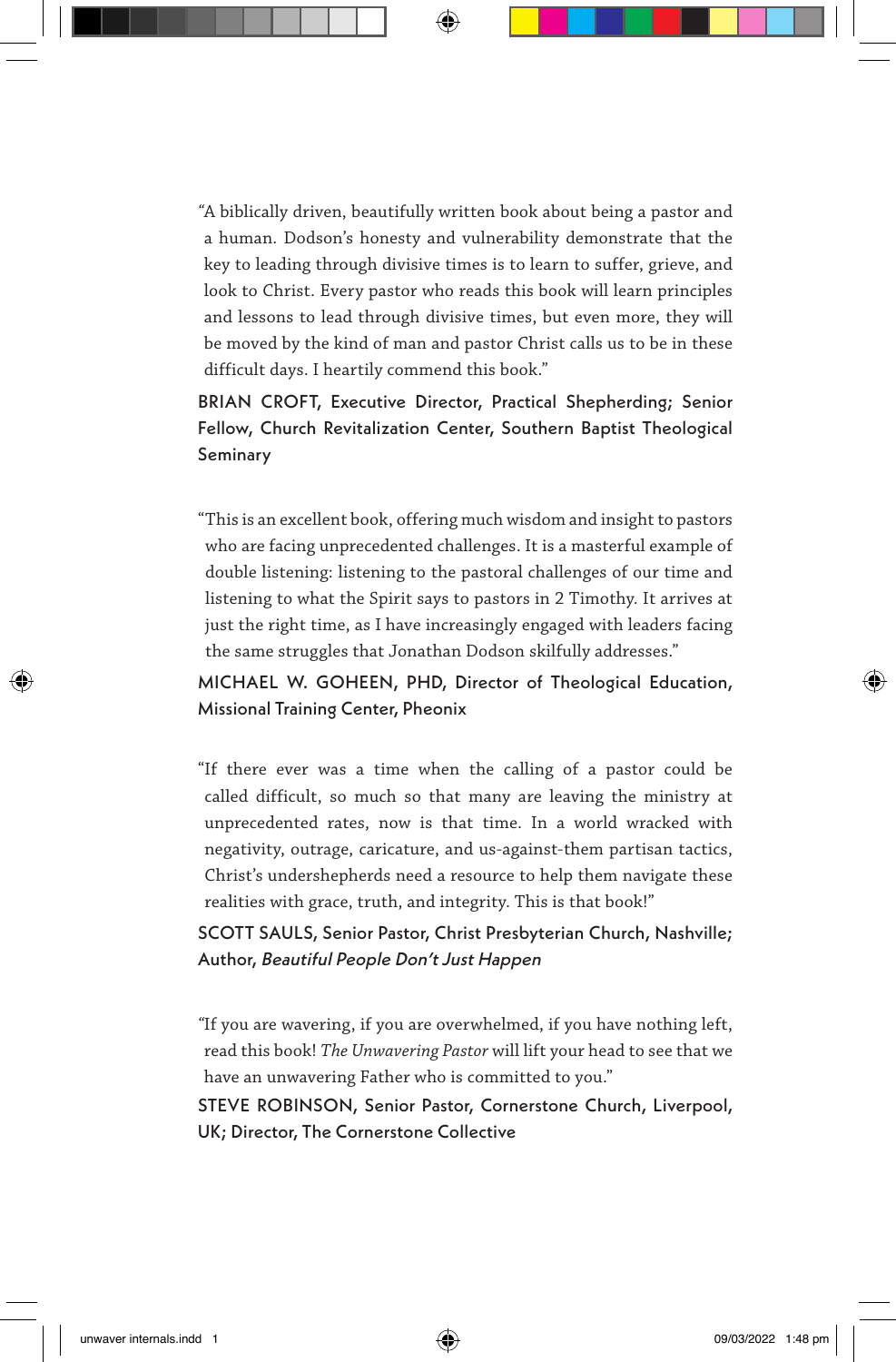*"*As a weary pastor myself, who is constantly talking to others in a similar condition, I appreciate how this book comes at the right time. Whatever trial you are leading others through at the moment, this book is sure to provide helpful instruction and life-giving encouragement."

### TONY MERIDA, Pastor for Preaching and Vision, Imago Dei Church, Raleigh, North Carolina; Author, Love Your Church

*"*I sat down to read *The Unwavering Pastor* at the close of a particularly hard week in ministry. Jonathan's stories and gospel-rich reminders were a salve to my soul. I appreciate the stories and relatability as much as I value the grace and truth on every page. Any pastor or ministry leader who feels weighed down will find fresh encouragement here."

### JEN OSHMAN, Author, Cultural Counterfeits

*"*Every pastor and Christian leader will relate to the poignant struggles so openly shared in this powerful book. Dodson has given all Christian leaders balm for our wounds and a compass through this storm."

TIMOTHY C. TENNENT, PHD, President and Professor of World Christianity, Asbury Theological Seminary

"Here is an oasis for pressured pastors and weary leaders. This book reads like a conversation with a good friend, who wants to prepare you for inevitable pain as well as save you from unnecessary pain. Jonathan writes from experience, sharing practical wisdom grounded in biblical insight. A timely book for our difficult times!"

ADAM RAMSEY, Lead Pastor, Liberti Church, Gold Coast, Australia; Network Director, Acts 29 Asia Pacific; Author, Truth on Fire

*"*A must-read for any and all who love, serve, and lead the local church. God has led the church through pandemics and divisions before, working through broken men and women just like us. *The Unwavering Pastor* is a reminder of God's faithfulness, guiding us toward hope."

JAY Y. KIM, Lead Pastor, WestGate Church, Silicon Valley; Author, Analog Church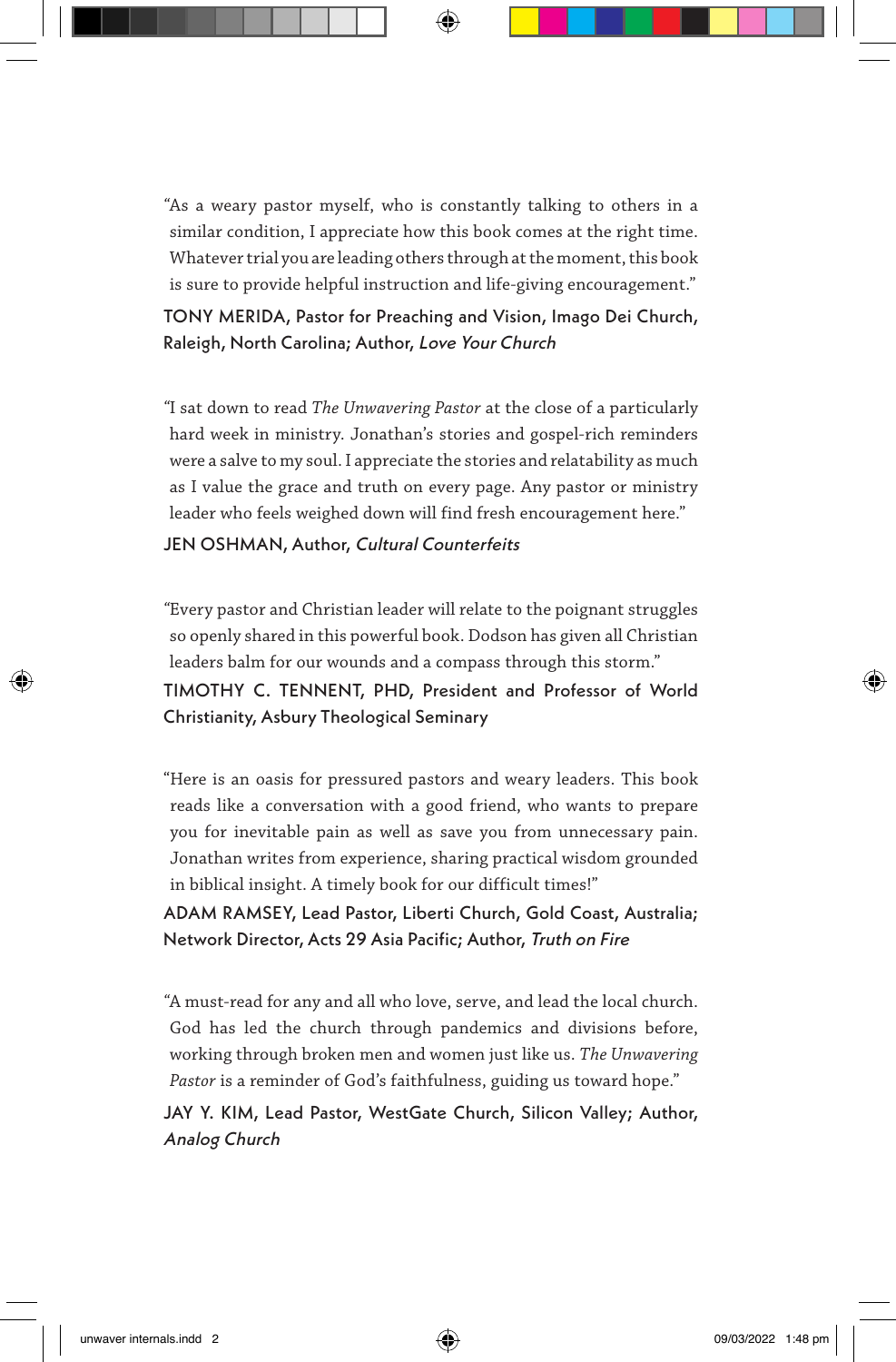*"*Gut-level honest, biblically rooted, beautifully written, and full of wise counsel. Pastor, read it to have your worries and wounds sympathetically understood, your weary soul encouraged, your calling clarified, and your love for Christ deepened. Again and again, I found fresh insights in these pages. For years, Jonathan Dodson has proven himself an important voice in matters of church and culture, and in this book, he shows himself to be a trustworthy pastor to pastors."

STEPHEN WITMER, Pastor, Pepperell Christian Fellowship, Massachusetts; Author, A Big Gospel in Small Places

*"*This book is timely because we are living in one of the most culturally challenging contexts of pastoral ministry in generations. This book is timeless because it flows from the inspired counsel Paul gives to Timothy as recorded in Scripture. Jonathan Dodson gives us help and hope by reminding us, as the apostle Paul did, the 'aim of our charge is love' (1 Timothy 1:5)."

### DAVE BRUSKAS, US Director, Acts 29

"In my work as a counselor, I see pastors and ministry leaders facing anxiety, depression, weariness, panic attacks, and temptations to quit like never before. Jonathan honestly and vulnerably shares his own struggles, but he goes much further. He helps leaders endure controversy, division, criticism, and a whole host of cultural challenges alongside presenting a hopeful, practical, and encouraging vision forward. Every pastor would benefit from reading this gospelrich encouragement."

#### JASON KOVACS, Executive Director, The Gospel Care Collective

"*The Unwavering Pastor* does a fantastic job in providing insightful counsel for pastors to depend on both God and others in ministry. The guidance in this must-read book will enrich steadfast and godly leaders to fulfill God's mission."

### TOMMY LEE, Founder and President, Resource Global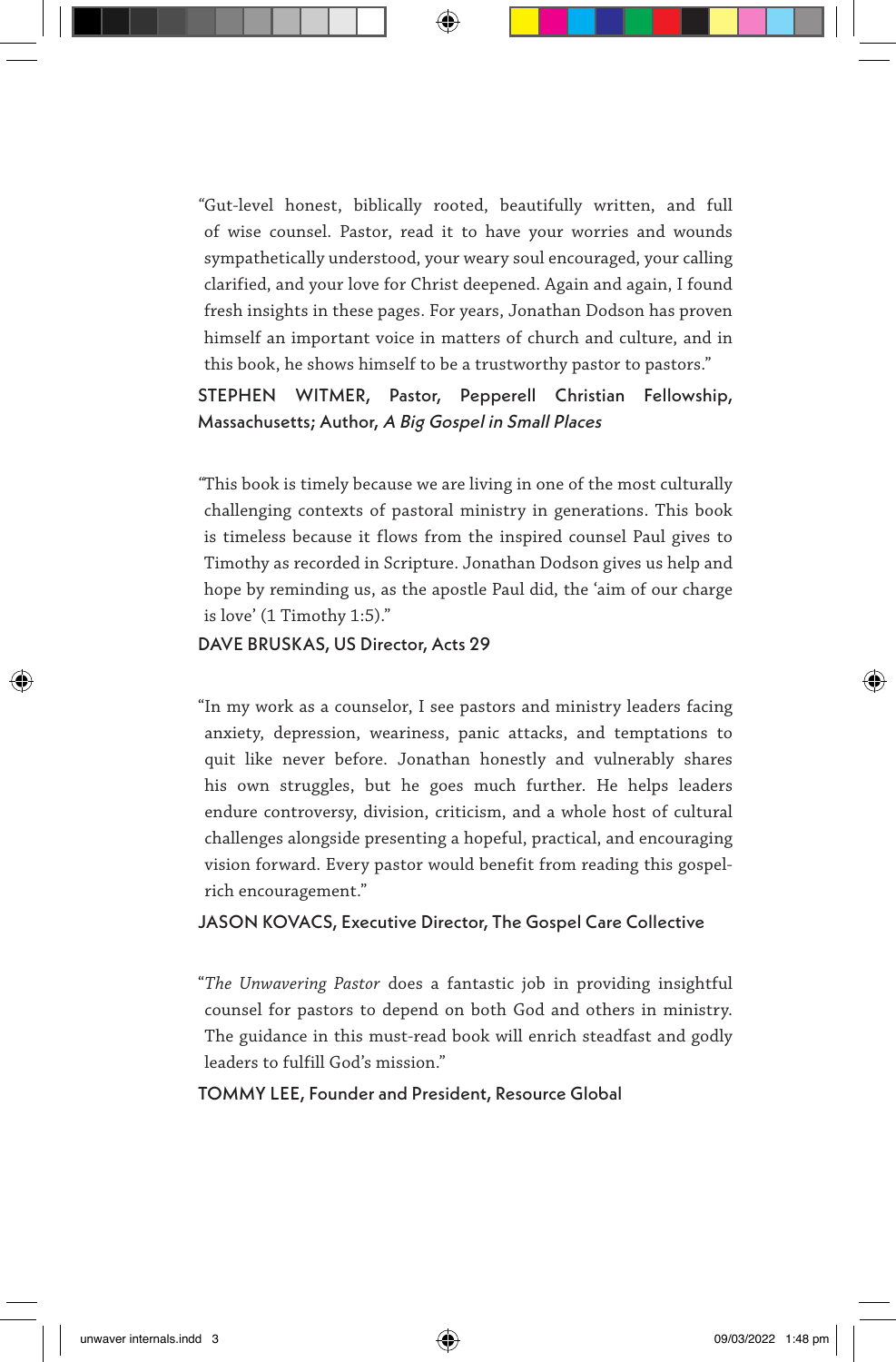*"*This is going to be a tremendous help for leaders serving Jesus. I recognize my own story here. Jonathan captured the emotional exhaustion, paralyzing emptiness, and spiritual confusion I felt when I experienced pastoral burnout at 50. Thankfully, Jonathan also gives us gospel balm and grace ballast. This short book is long on wisdom, grace, and timely encouragement."

SCOTTY SMITH, Pastor Emeritus, Christ Community Church, Franklin, Tennessee; Teacher-in-Residence, West End Community Church, Nashville, Tennessee

"As exhausting, and often spiritually depressing, as normal ministry may be, the last few years press us to go to deeper wells. This book is a deeper well—a very refreshing one."

MICHAEL HORTON, J. Gresham Machen Professor of Systematic Theology and Apologetics, Westminster Seminary, California

"Lyrical, subversive, tender, raw, grace-filled and profoundly countercultural, *The Unwavering Pastor* is a beautifully different book which speaks and embodies the gospel for this moment in a way in which we desperately need. Read it and drink deeply from its grace and truth." GARY MILLAR, Principal, Queensland Theological College, Australia; Author, Read This First

"Pastors are facing discouragement and burnout at unprecedented rates, and the factors contributing to these challenges are complex. That's why I'm grateful for Jonathan Dodson's *The Unwavering Pastor.* This book brings a biblical wisdom and a surprising candor to helping pastors navigate the journey through the thicket of conflict, division, criticism, and even depression, always holding out the healing comfort of grace for the weary pastor's soul. This is a really good book."

JARED C. WILSON, Assistant Professor, Pastoral Ministry, Midwestern Seminary; Author, Gospel-Driven Ministry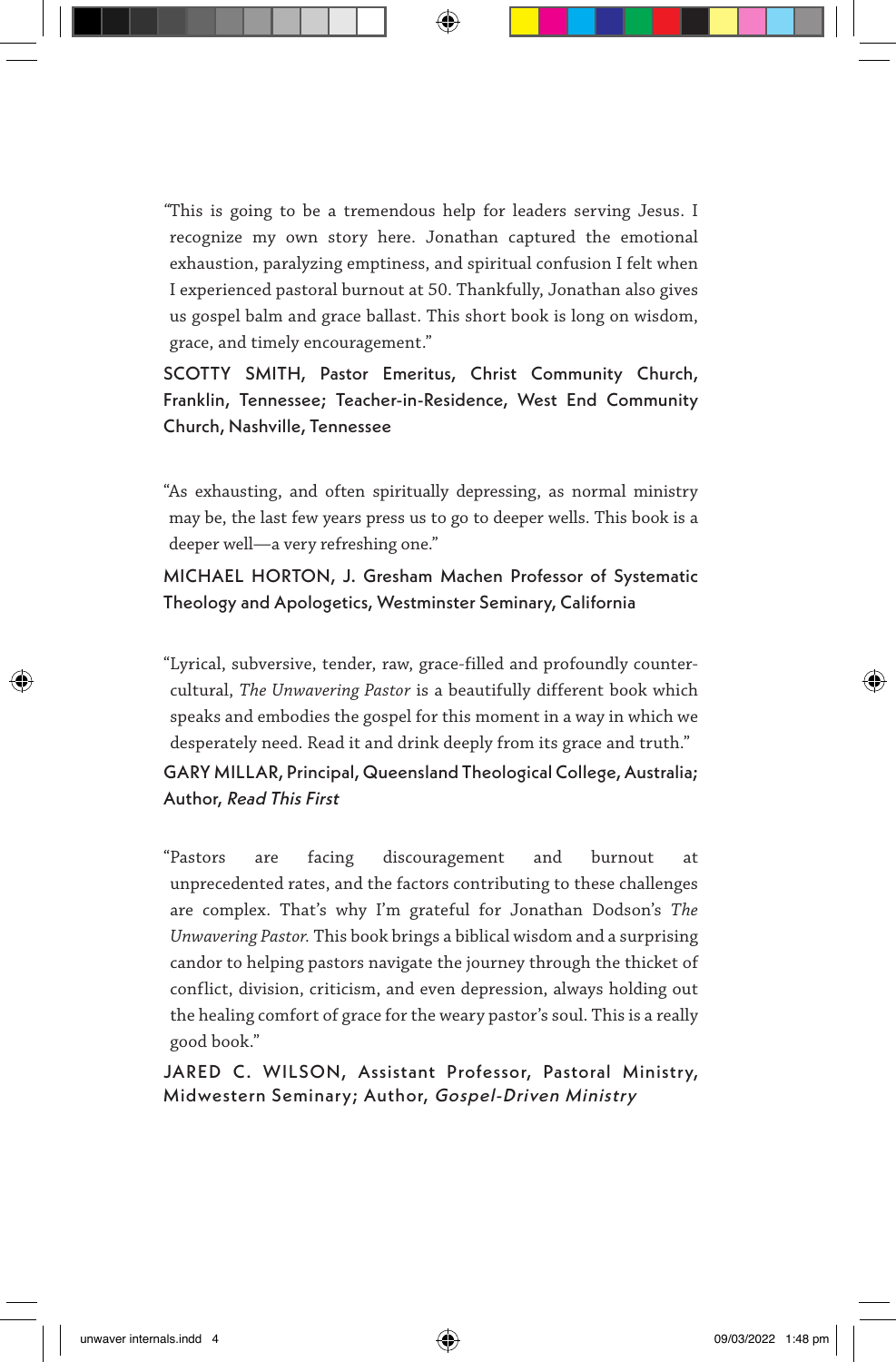# THE UNWAVERING PASTOR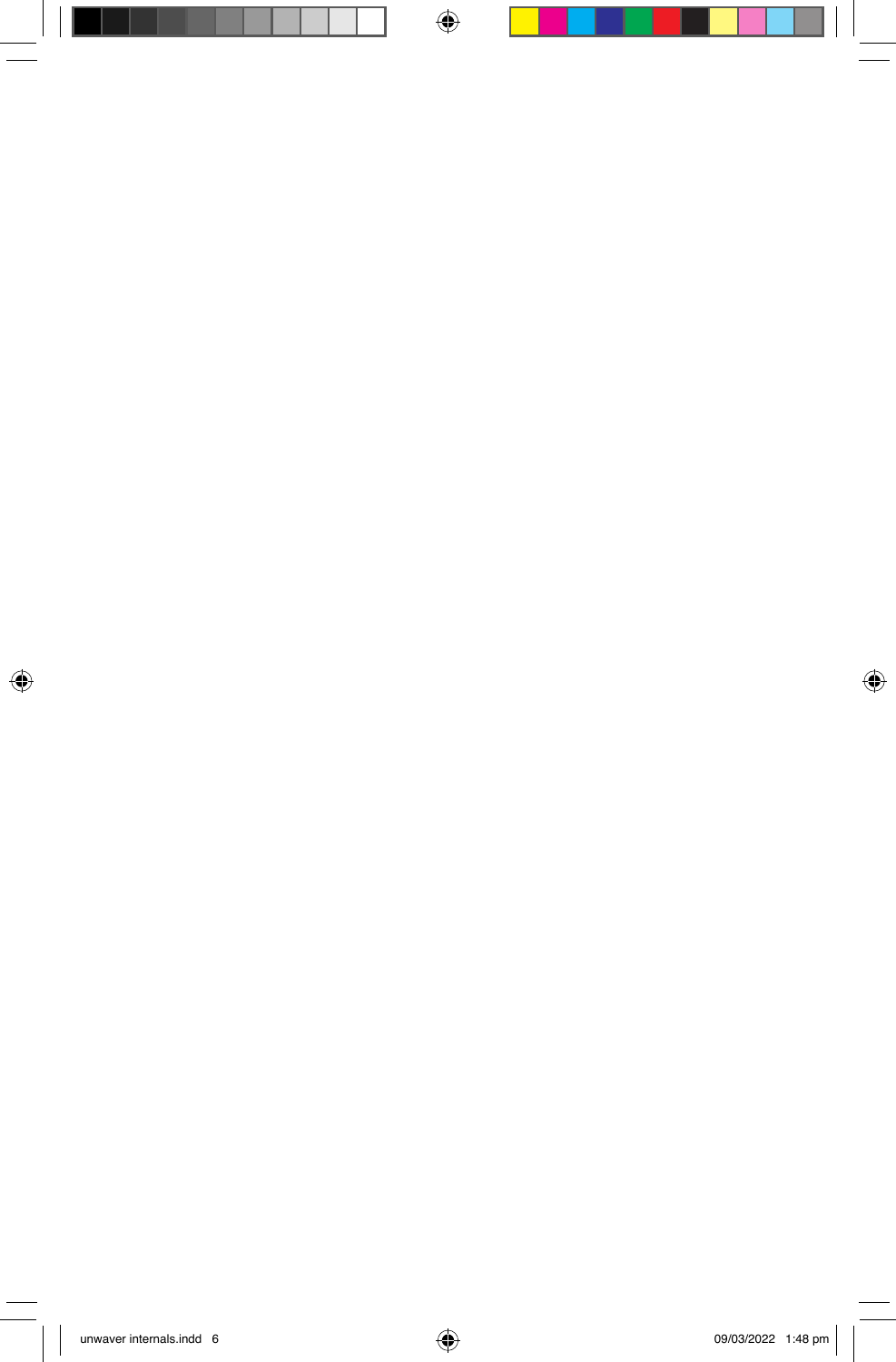# PASTOR THE UNWAVERING

Leading the Church with Grace in Divisive Times

## JONATHAN K. DODSON

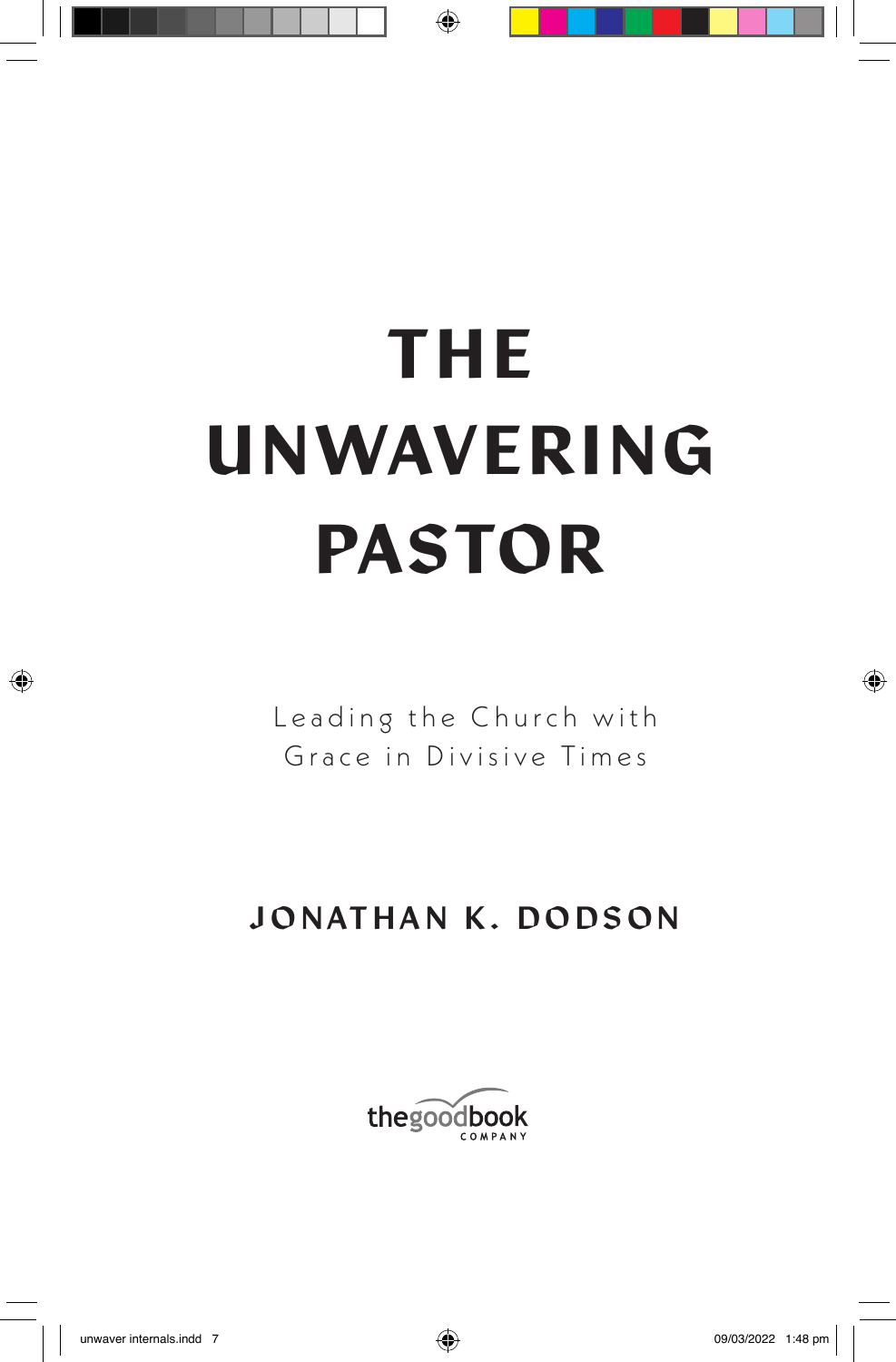The Unwavering Pastor © Jonathan K. Dodson 2022

Published by: The Good Book Company



thegoodbook.com | thegoodbook.co.uk thegoodbook.com.au | thegoodbook.co.nz | thegoodbook.co.in

Unless otherwise indicated, Scripture quotations are from The Holy Bible, English Standard Version (ESV), copyright © 2001 by Crossway, a publishing ministry of Good News Publishers. Used by permission.

All rights reserved. Except as may be permitted by the Copyright Act, no part of this publication may be reproduced in any form or by any means without prior permission from the publisher.

Jonathan K. Dodson has asserted his right under the Copyright, Designs and Patents Act 1988 to be identified as author of this work.

Cover design by Drew McCall

ISBN: 9781784987657 | Printed in India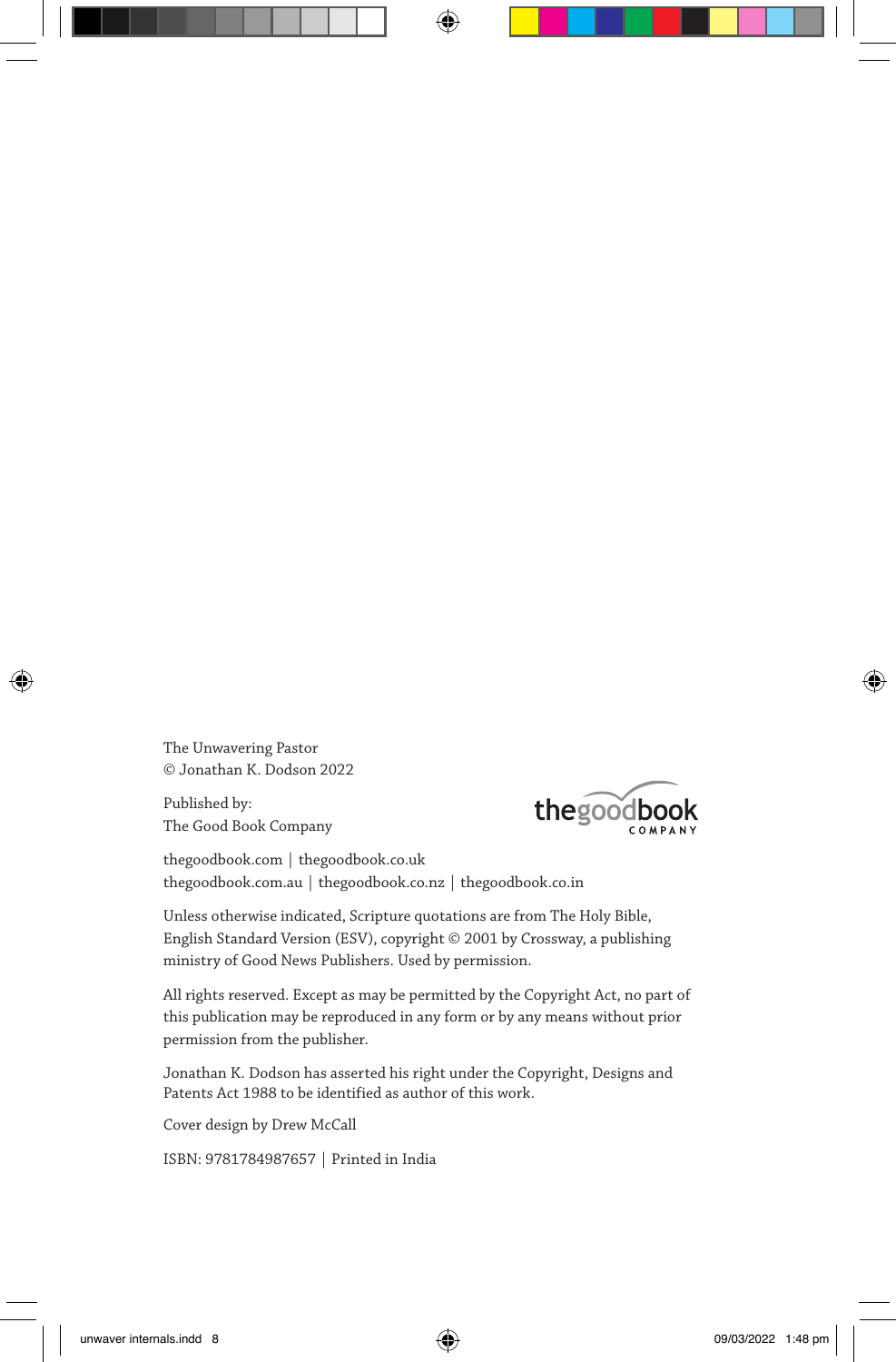*To my fellow elders and friends, Peter, Matt, and John*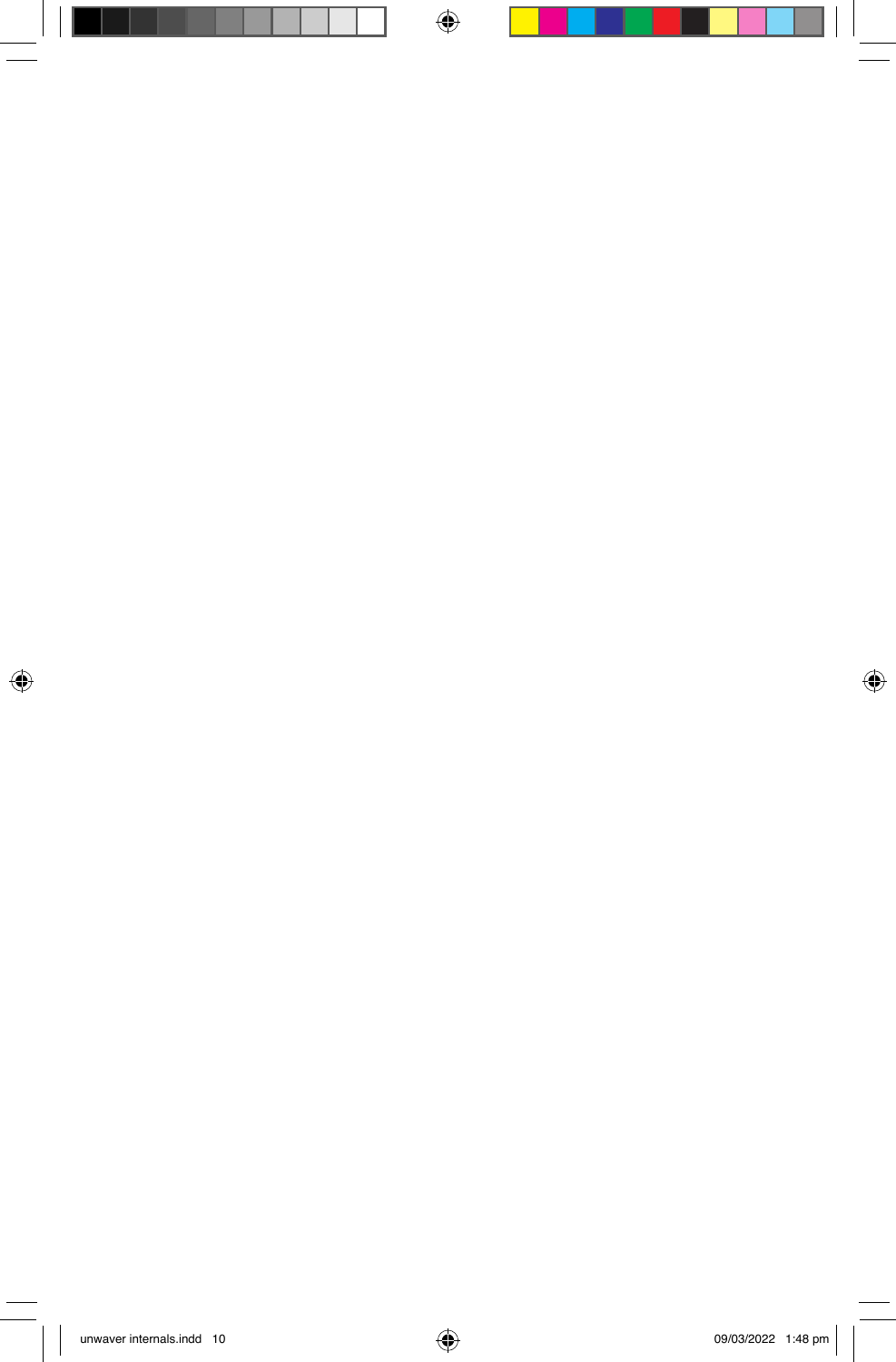## CONTENTS

| Foreword by Dane Ortlund    | 13  |
|-----------------------------|-----|
| Introduction                | 17  |
| 1. Divided Times            | 21  |
| 2. Questioning Christianity | 41  |
| 3. Redeeming Pain           | 57  |
| 4. Divisive Words           | 73  |
| 5. Age of the Self          | 89  |
| 6. Preach the Word          | 105 |
| 7. Continue in the Faith    | 123 |
| 8. Grace to All             | 137 |
| Acknowledgments             | 143 |
| Endnotes                    | 145 |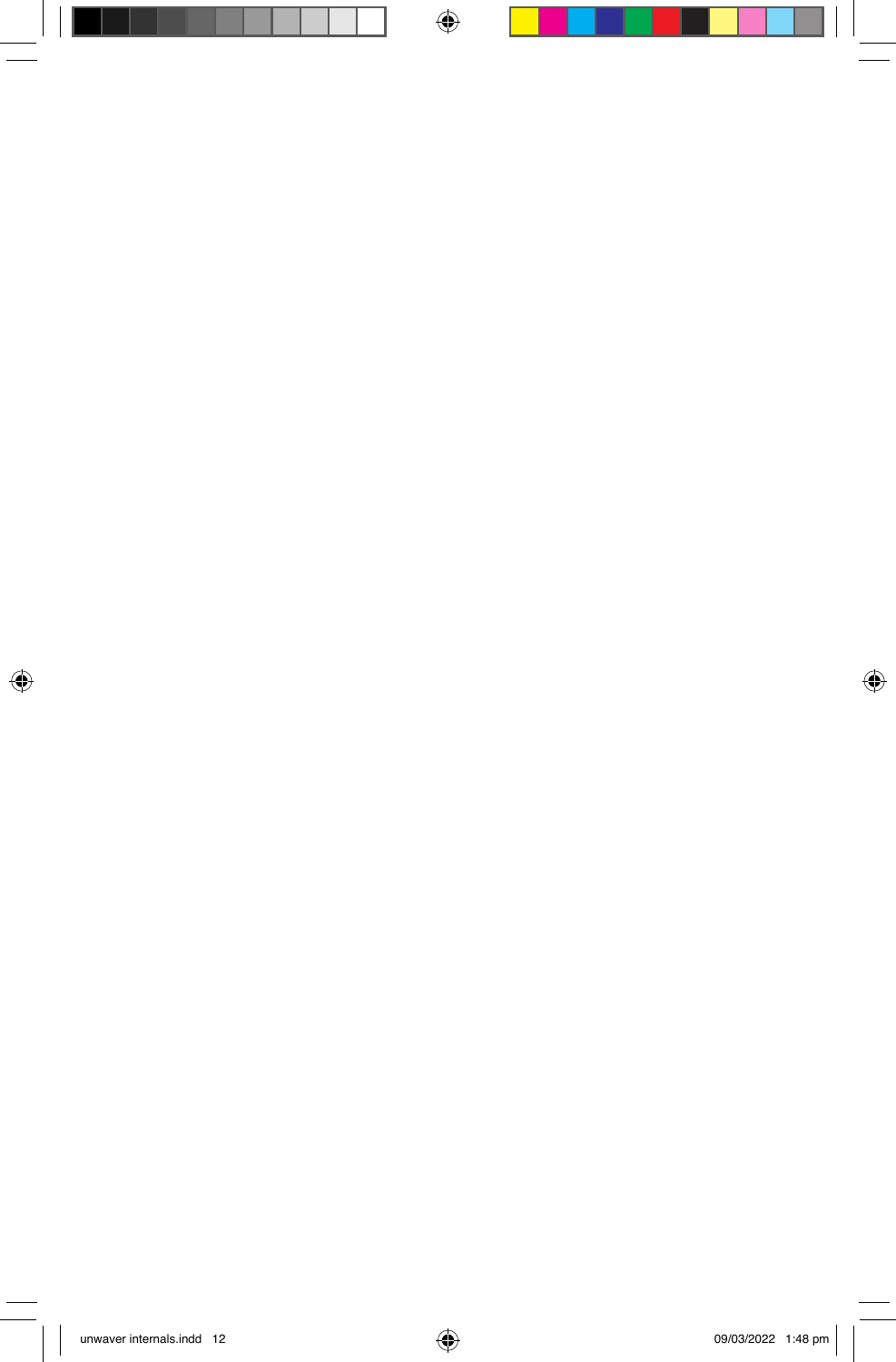## FOREWORD

By Dane Ortlund

I needed this book. If you're a fellow weary pastor, you do too. And I didn't know how much I needed it until I read it.

Jonathan Dodson has already proven himself to be a wise and steady guide for the church today through his books and his ministry at City Life Church in Austin.

We don't need to be told what bizarre and perplexing times we live in. We know that. We need to be given guidance for how to negotiate these times as pastors. That's what Jonathan Dodson's *The Unwavering Pastor* gives us.

What kind of guide do I need and urgently welcome?

First, someone who is communing with God and commends that communion to us. To quote Francis Schaeffer, someone who knows the all-determining significance of "reality with God" for soul health—an actual moment-by-moment fellowship with the triune God. Sometimes books for ministry leaders have much incisive counsel but miss the nuclear core of communion with God. I was reminded time and again as I read of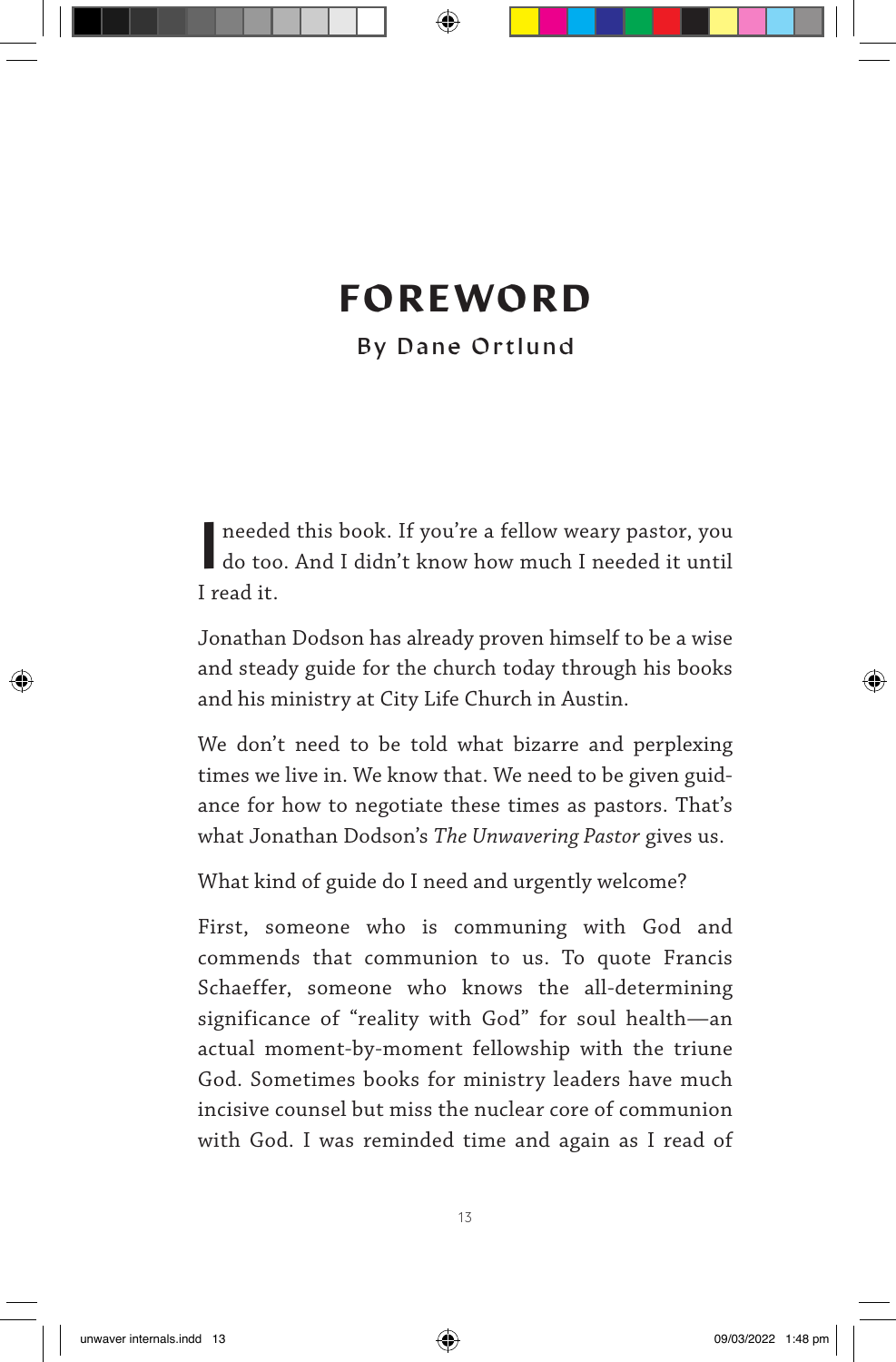the freeing truth that all the obstacles of ministry are navigable if I walk through them with God. Jonathan brings us back repeatedly to this non-negotiable of pastoral health.

Second, someone who is biblical. But by "biblical" I don't mean someone who feeds Scripture into a family of other equally competing influences—cultural insights, common sense, personal experience, historical lessons, Barna surveys. I mean someone for whom the Bible is the alldetermining treasure chest of truth and wisdom in how to lead fruitfully in these days. Jonathan is this.

Third, someone who is honest. Throughout the book Jonathan reflects on his own ministry experience with a refreshing transparency to which I can immediately relate. That candor builds trust as we read and serves us well.

Fourth, someone who is tested. It is obvious in these pages that Jonathan has been tried and found true. "Through many dangers, toils, and snares" he has already come. And we can learn from his experiences.

Fifth and finally, someone who writes well. Jonathan does.

The greatest temptation confronting every pastor right now is not one of resigning, though I know that many are contemplating that route (and if they do, Jesus won't love them any less). The greatest temptation is more subtle. It is to continue collecting a paycheck from the church while shifting our hearts into neutral. It is to carry forward the ministry at the level of activity, while quitting ministry in terms of our hearts and longings. This is the fork in the road that the criticism and adversities that Jonathan writes so poignantly about, and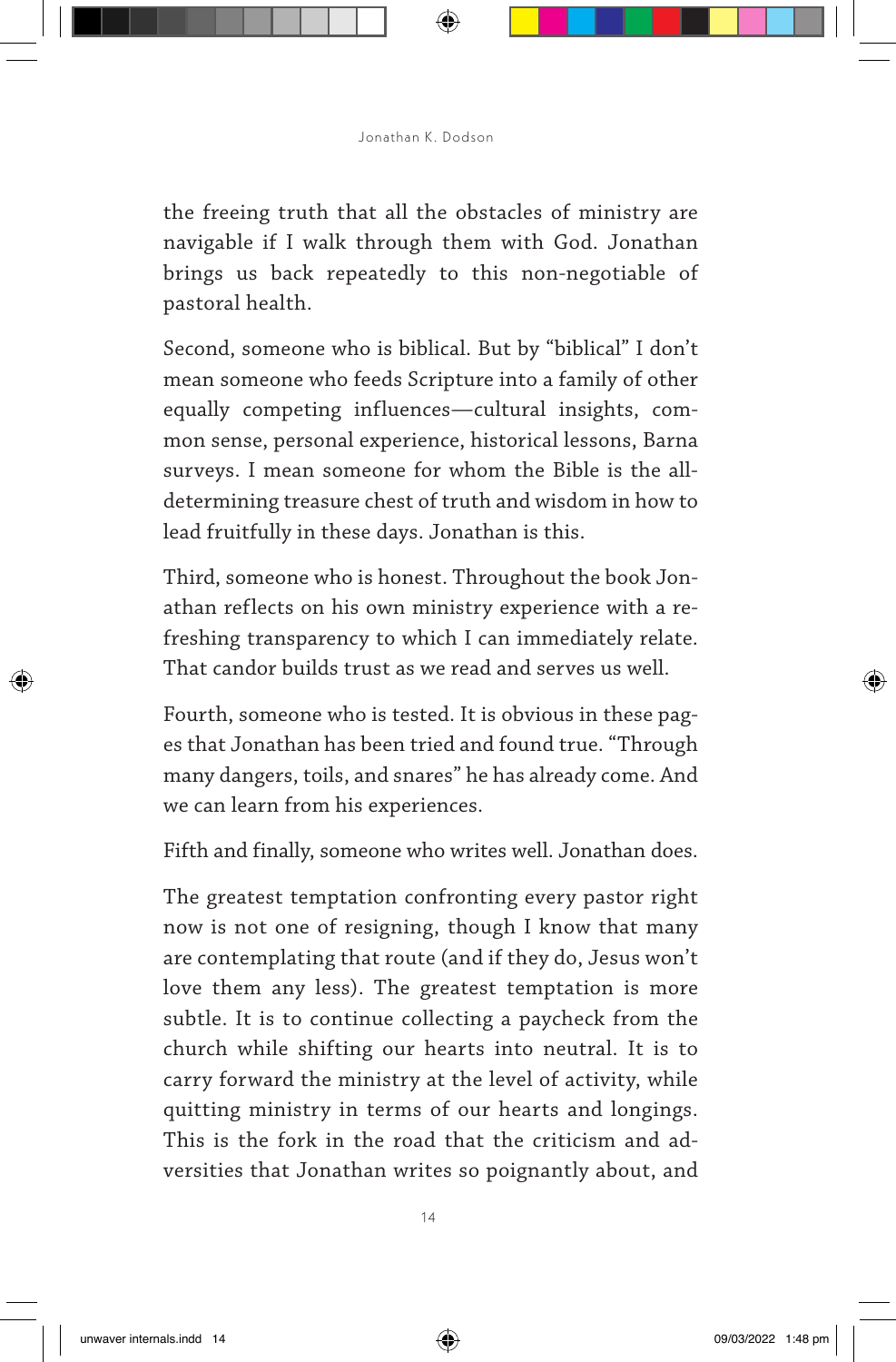which we in the pastorate are facing more persistently than ever, presents us with.

Jonathan understands this greatest of temptations. He helped me understand it more acutely. And *The Unwavering Pastor* helps all of us, through these tumultuous times, fend off that ministry hypocrisy—smiling outside, quitting inside—as it is written by a man who is communing with God, biblical, honest, tested, and articulate.

I've only been a pastor for a few years. So I needed this book more than most. And already in that short time I have been tempted to waver: to withdraw—if not vocationally, in resignation, at least emotionally, in cynicism. God has kept me thus far, and this book is one means that will help me to keep going, dancing my way cheerfully through the Normandy Beach of pastoral ministry. If you read it with an open heart, unhurriedly and reflectively, then you will, like me, conclude your reading of this book deepened, freshly energized, and fortified with sage counsel as we all keep going.

Thank you for blessing us with this seasonable word, Jonathan.

> *Pastor Dane Ortlund January, 2022*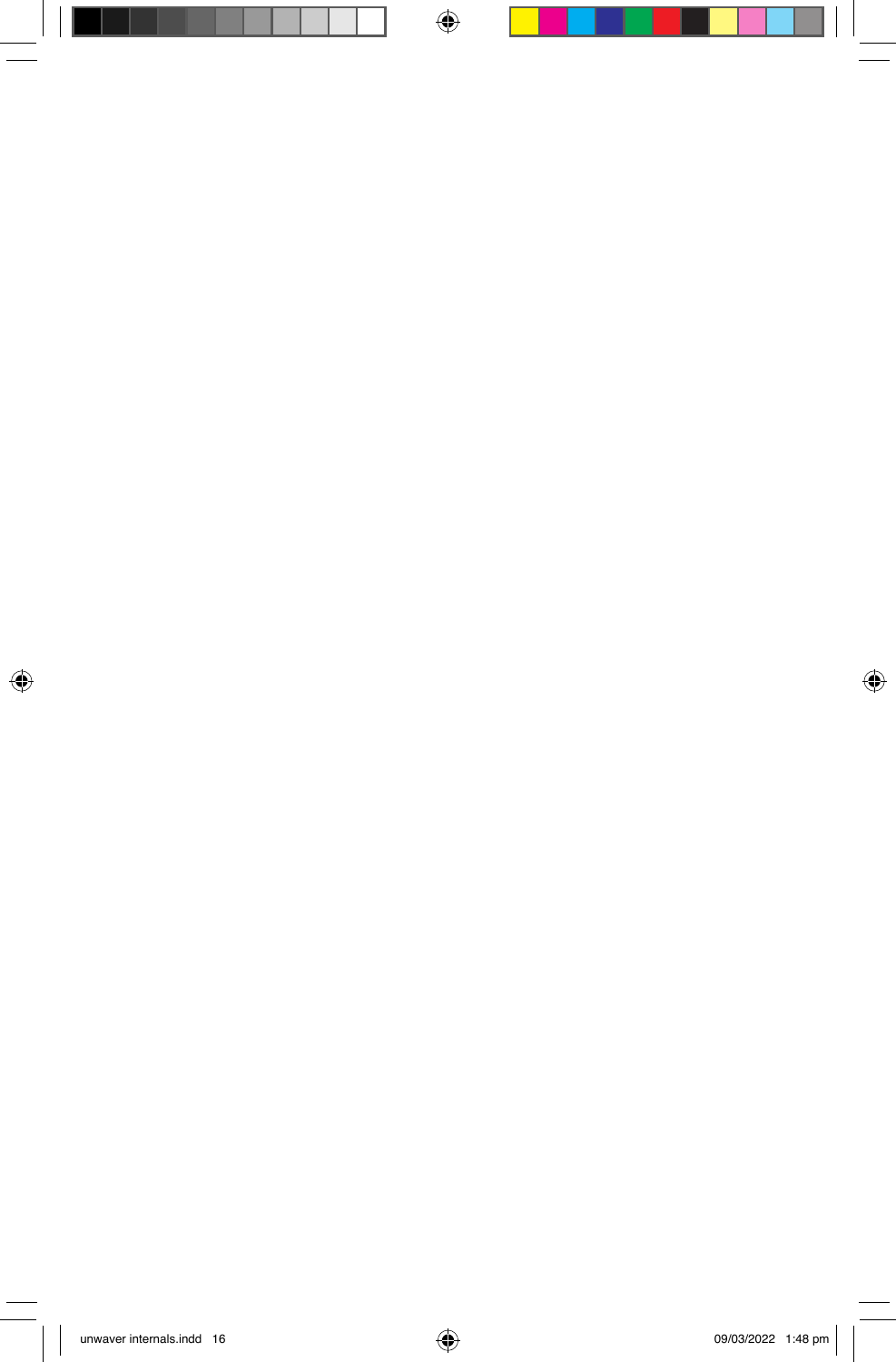## INTRODUCTION

You may have picked up this book because you want wisdom for leading others through complex cultural issues. There is certainly some of that here. Perhaps you're hoping to find a sympathetic ear from a fellow struggling pastor. I can promise you that. Maybe you want to know how to stay grounded when the world seems to be spinning out of control. If I haven't shown that, then I have failed.

What you will not find here is an unwavering pastor. I waver plenty: from troughs of despair to crests of spiritual joy, habitual sinner to faith-filled saint, ready-tothrow-in-the-towel leader to tenderhearted shepherd, perplexed pastor to confident leader. Christ has held on to me when my emotions would have taken me elsewhere. He has kept me when my sins could have easily swept me away.

Then in what sense can we be unwavering pastors and ministry leaders? In the sense that Paul meant when he said, "I know whom I have believed, and I am convinced that he is able to guard until that day what has been entrusted to me" (2 Timothy 1:12). What was Paul's unwavering confidence in? His faith? His spirituality? God's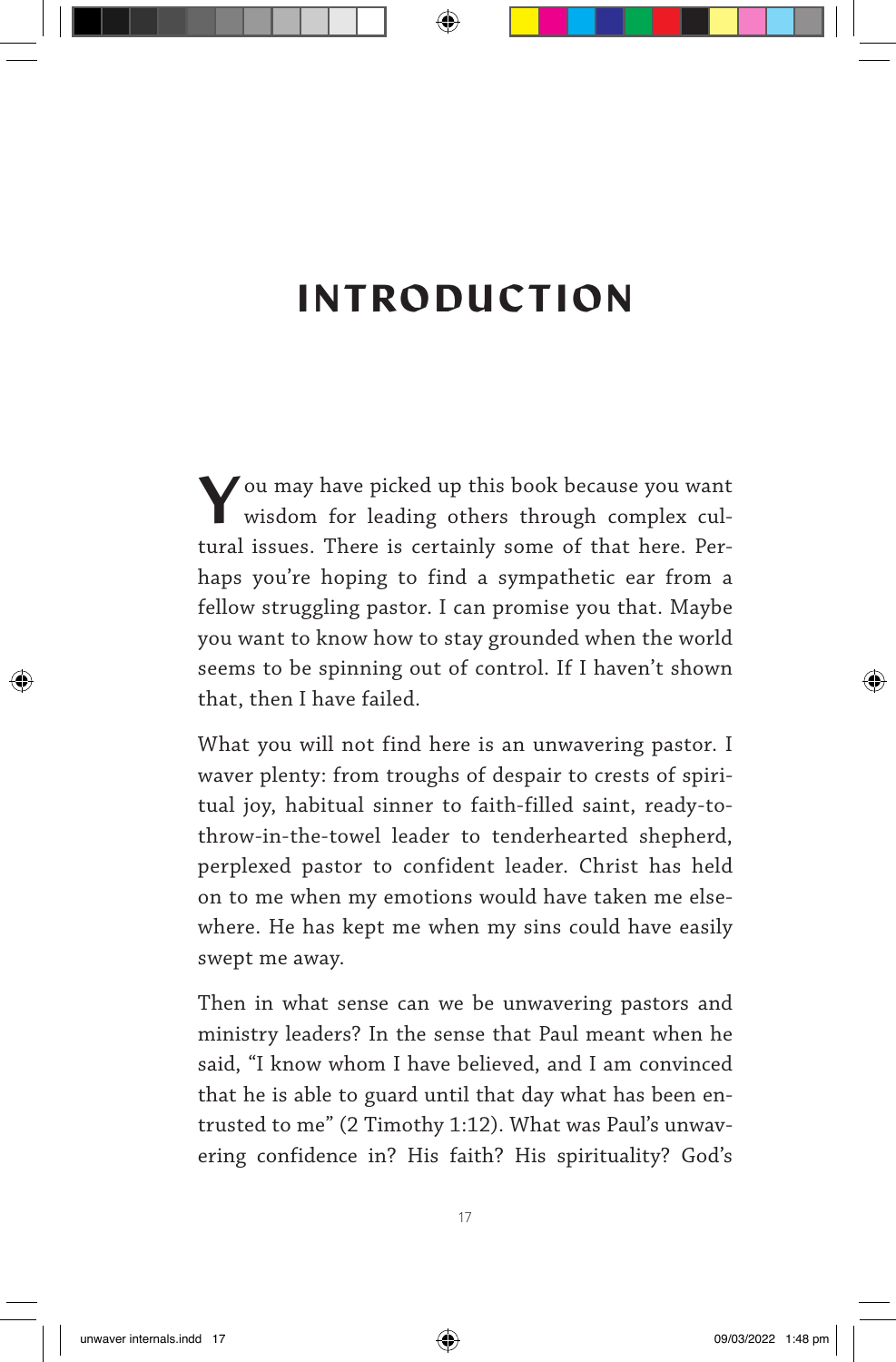existence? No, his confidence was not in what he believed but who he believed in. He *knew* the God he trusted.

The more we know a person's character, the more we can discern their trustworthiness. And knowing the utter trustworthiness of God led Paul to tremendous confidence in God's commitment to the good news. Christ died, Christ rose, and Christ will come again to make all things new: even—especially—sinners. Paul's unwavering belief was in a God who forgives wavering people. It was the object of his trust that gave him confidence—the God of the gospel.

Therefore, his knowing, believing, and conviction are expressed as perfect verbs, meaning Paul's past knowledge, belief, and confidence continued on into his present. Why? Because he had encountered a God he could not "un-encounter." He was redeemed by a gospel that could not "un-redeem." He knew a messiah who is forever for and with him. Grace had left its mark.

An unwavering pastor's confidence doesn't come from their command of theology, his experience in counseling, or his faithful spiritual disciplines. Our confidence is derived from God's unwavering commitment to his own gospel, so that we can preserve, protect, and promote his grace in Christ through the Spirit for sinners. The triune God is unswervingly committed to that, and therefore, we can count on his steady presence, unrelenting forgiveness, unstoppable grace, and unmatched redemptive power. If you believe this, then you too can be an unwavering pastor.

How then do we lead his church with grace? I have taken two threads and tried to weave them together throughout